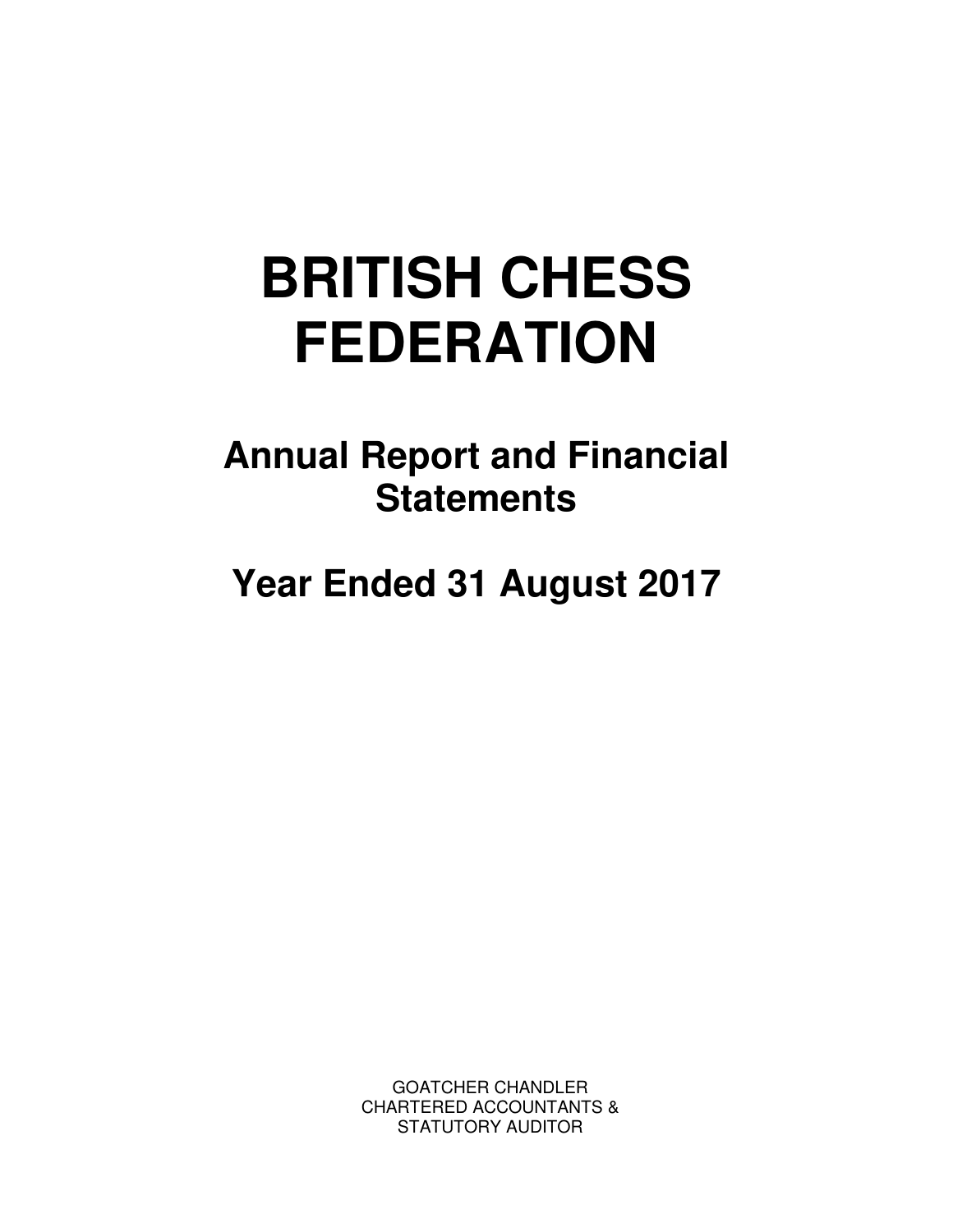# **CONTENTS OF ANNUAL REPORT**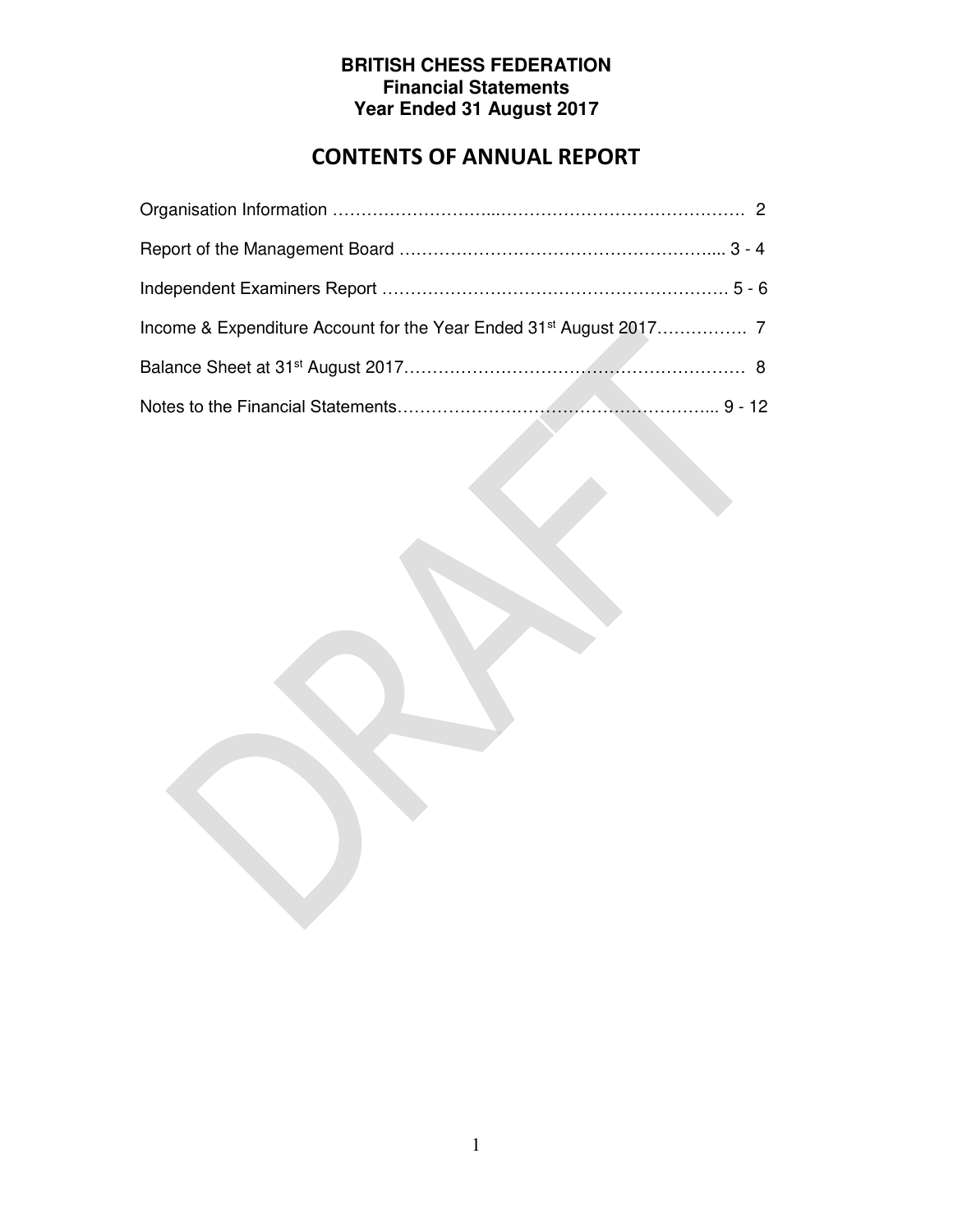## **ORGANISATION INFORMATION**

| <b>Directors</b>                | D Lawson (President)<br>M Truran (Chief Executive)<br>D Eustace (Finance)<br>A Holowczak (Home Chess)<br>M Pein (International Chess)<br>T Whitfield (Junior Chess & Education)<br>D Thomas (Membership)<br>S Longson (Women's Chess)<br>J Clissold (Non-Executive)<br>J Denning (Non-Executive)<br>S Woodhouse (Non-Executive) |
|---------------------------------|---------------------------------------------------------------------------------------------------------------------------------------------------------------------------------------------------------------------------------------------------------------------------------------------------------------------------------|
| <b>Trustees</b>                 | <b>R</b> Edwards<br>I Keen                                                                                                                                                                                                                                                                                                      |
| <b>Bankers</b>                  | <b>NatWest Bank</b><br><b>Havelock Road</b><br>Hastings<br><b>East Sussex</b><br><b>TN34 1BW</b>                                                                                                                                                                                                                                |
|                                 | <b>Investment Managers</b> Smith & Williamson Investment Management<br>25 Moorgate<br>London<br>EC2R 6AY                                                                                                                                                                                                                        |
| Independent<br><b>Examiners</b> | <b>Goatcher Chandler</b><br><b>Chartered Accountants</b><br>31 St. Georges Square<br><b>St Georges Centre</b><br>Gravesend<br>Kent<br>DA11 0TB                                                                                                                                                                                  |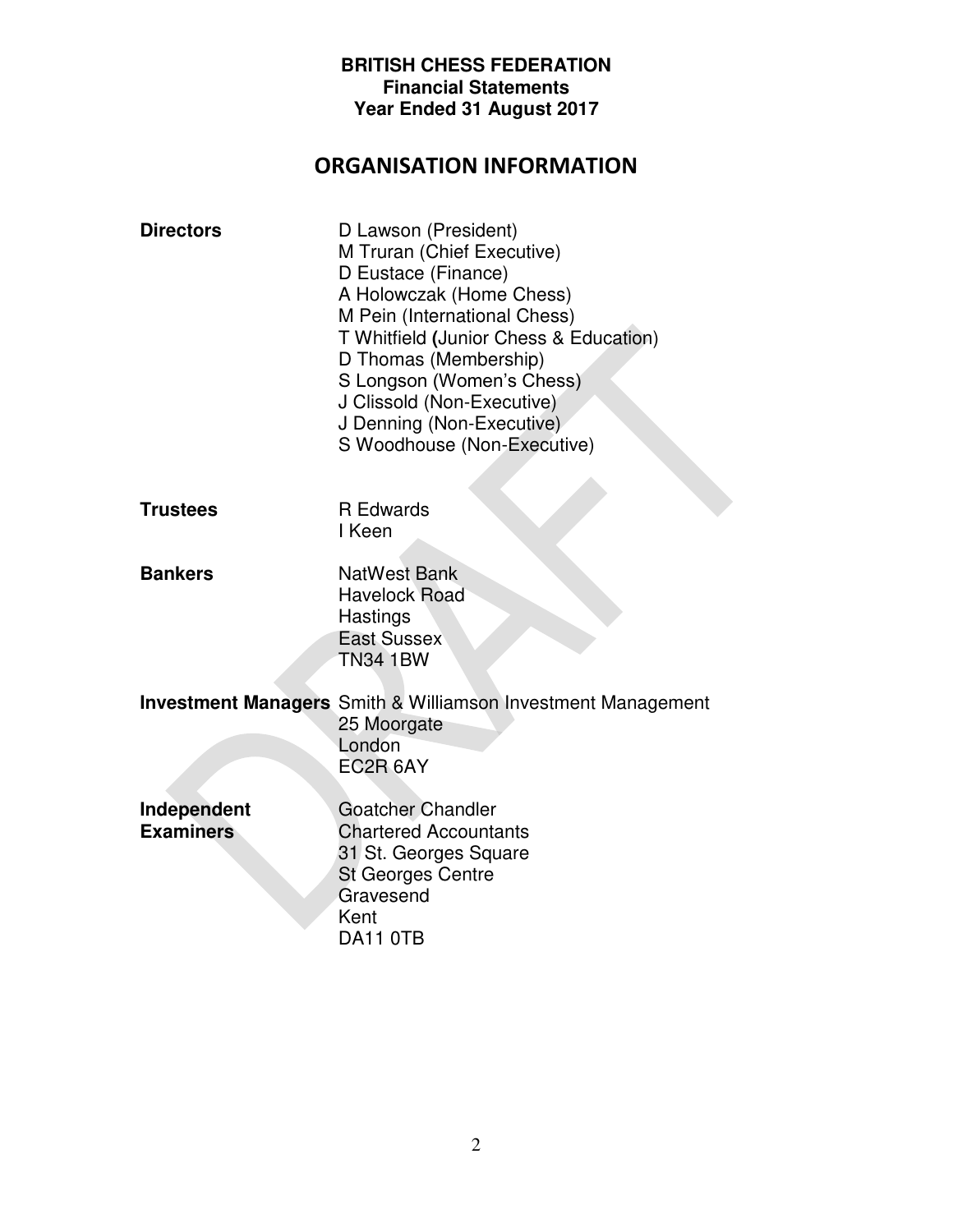## **REPORT OF THE MANAGEMENT BOARD**

The British Chess Federation is an unincorporated body governed by its constitution adopted in 1904 (as amended 12 January 2013)

#### **1. THE MANAGEMENT BOARD**

Under the BCF Constitution, the Management Board comprises the Directors and Secretary of the English Chess Federation for the time being.

For the period covered by these accounts, the Management Board therefore comprised:

Dominic Lawson Mike Truran David Thomas David Eustace Alex Holowczak Traci Whitfield Julian Clissold Stephen Woodhouse (from 24/01/2017) Julie Denning Malcolm Pein

S N Longson ceased to be a director after 31 August 2017 but prior to the date of this report.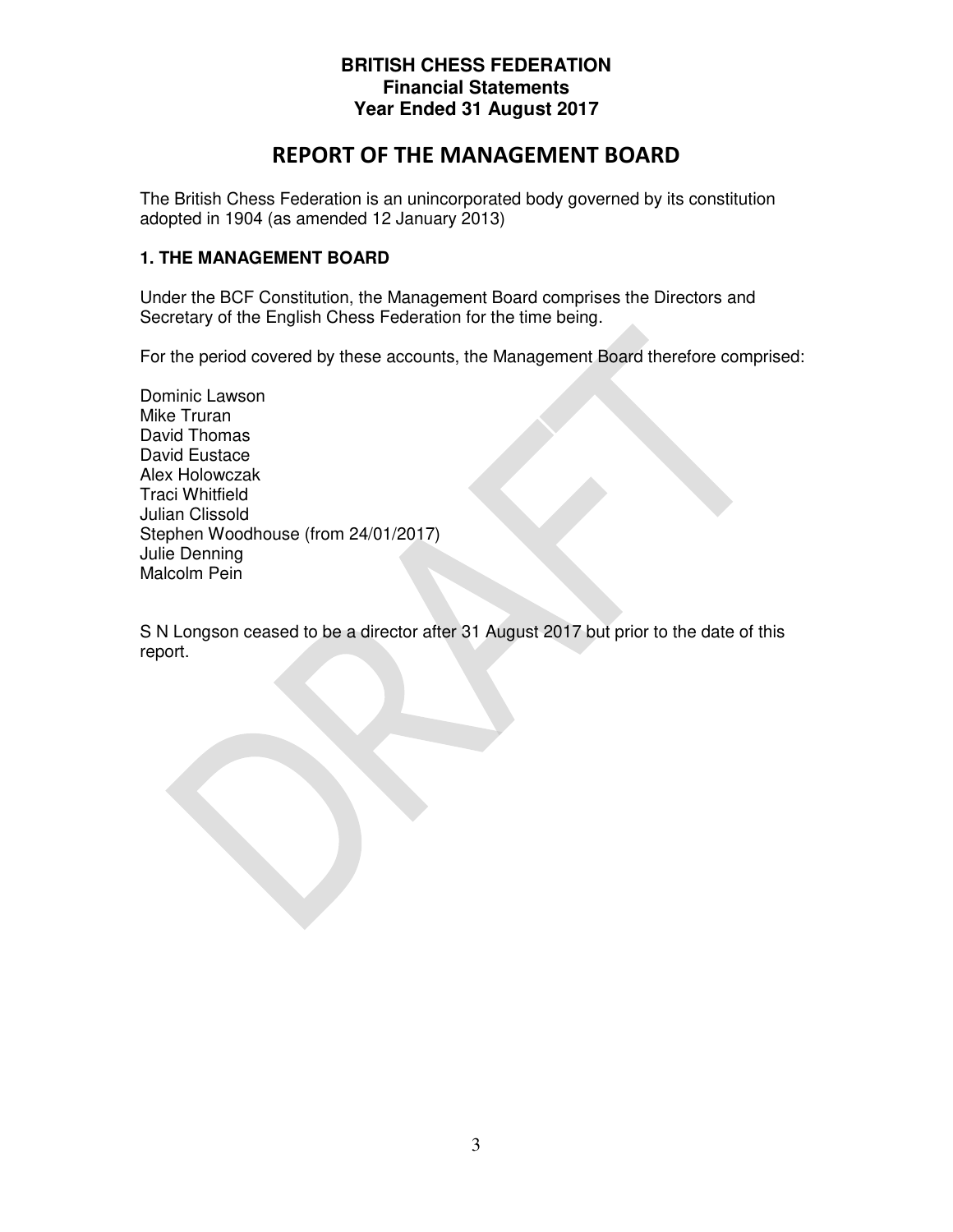#### **2. MANAGEMENT BOARD'S RESPONSIBILITIES STATEMENT**

The Management Board is responsible for preparing the Report of the Management Board and the financial statements in accordance with applicable law and regulations.

The Management Board is responsible for keeping adequate accounting records sufficient to show and explain the Federation's transactions and for preparing financial statements for each financial year which show a true and fair view of the state of affairs of the Federation at the year end and of the surplus or deficit for the period under review. The Management Board is also responsible for safeguarding the assets of the Federation and hence for taking reasonable steps for the prevention and detection of fraud and other irregularities.

In preparing the financial statements the Management Board is required to:

- select suitable accounting policies and apply them consistently;
- make judgments and accounting estimates that are reasonable and prudent;
- state whether applicable accounting standards have been followed, subject to any material departures disclosed and explained in the financial statements;
- prepare the financial statements on a going concern basis unless it is inappropriate to presume that the Federation will continue to exist.

#### **3. APPROVAL OF THE ACCOUNTS ON BEHALF OF THE MANAGEMENT BOARD**

These financial statements were approved by the Management Board on XX/XX/XXXX and were signed on its behalf by:-

David Eustace Finance Director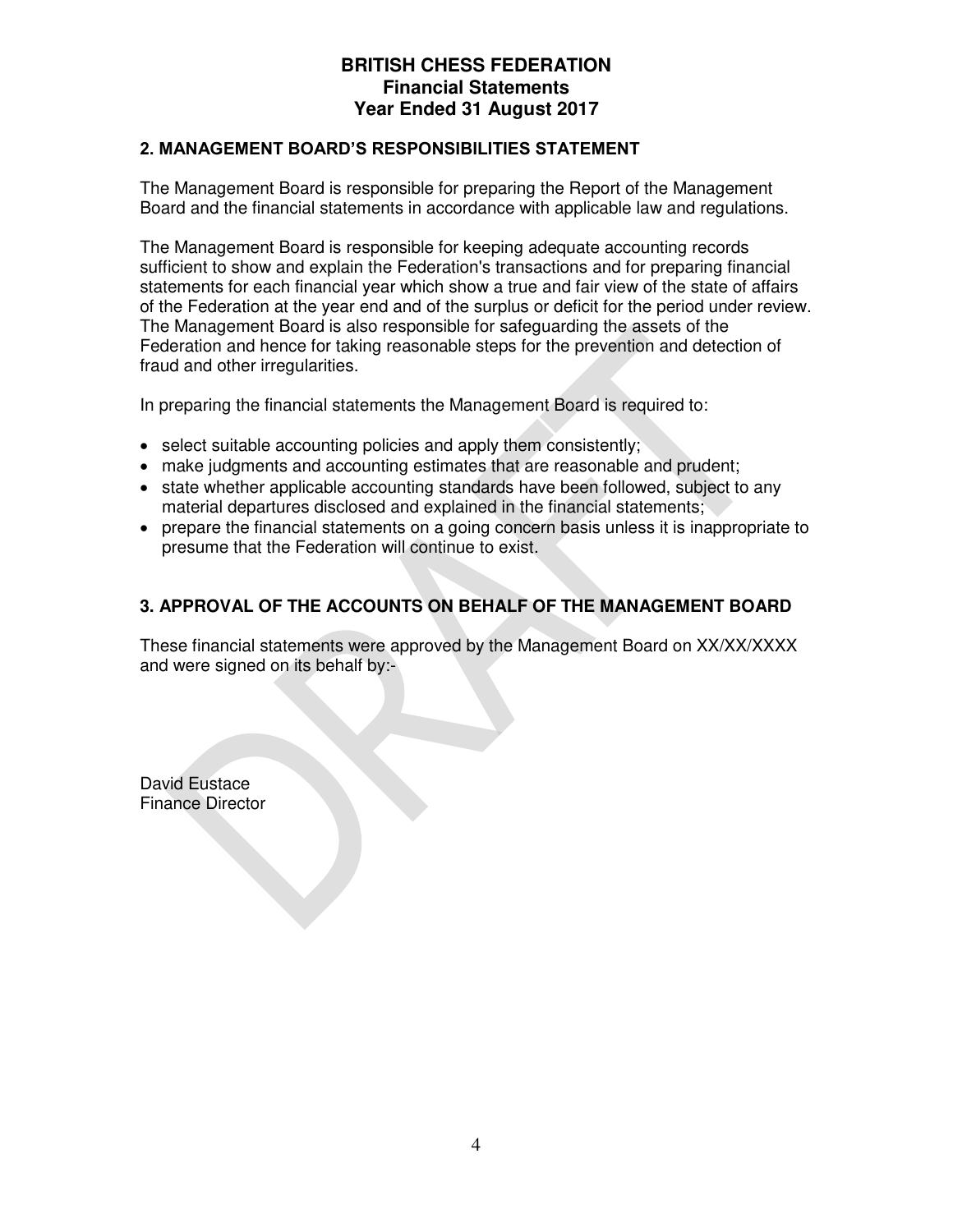## **INDEPENDENT EXAMINERS' REPORT TO THE MANAGEMENT BOARD OF THE BRITISH CHESS FEDERATION**

In accordance with your instructions and in order to assist you fulfil your duties under the Federation's constitution, we have reviewed, without carrying out an audit, the annexed financial statements of the British Chess Federation for the year ended 31 August 2017 as set out on pages 7 to 12 which consist of an income and expenditure account, a balance sheet and related notes.

The accounts have been prepared on the accounting basis set out on page 9. The accounts are not intended to achieve full compliance with the provisions of UK Generally Accepted Accounting practice.

We have carried out this engagement In accordance with technical guidance issued by the institute of Chartered Accountants in England & Wales.

As a practising member firm of the Institute of Chartered Accountants in England and Wales (ICAEW), we are subject to its ethical and other professional requirements which are detailed at iceaw.com/regulations.

Our work has been undertaken solely so that we might review the accounts that we have been engaged to review, report to you that we have done so, and state those matters that we have agreed to state to you in this report and for no other purpose. To the fullest extent permitted by law, we do not accept or assume responsibility to anyone other than the Management Board for our work or for this report.

#### **Respective responsibilities of Management Board and examiner**

The Federation's Management Board is responsible for the preparation of the financial statements. The Management Board considers that an audit is not required for this year and that an independent examination is needed.

#### **Basis of independent examiner's report**

An examination includes a review of the accounting records kept by the Federation and a comparison of the accounts presented with those records. It also includes consideration of any unusual items or disclosures in the accounts, and the seeking of explanations from the Management Board concerning any such matters. The procedures undertaken do not provide all of the evidence that would be required in an audit and, consequently no opinion is given as to whether the accounts present a 'true and fair view' and the report is limited to those matters set out in the statement below.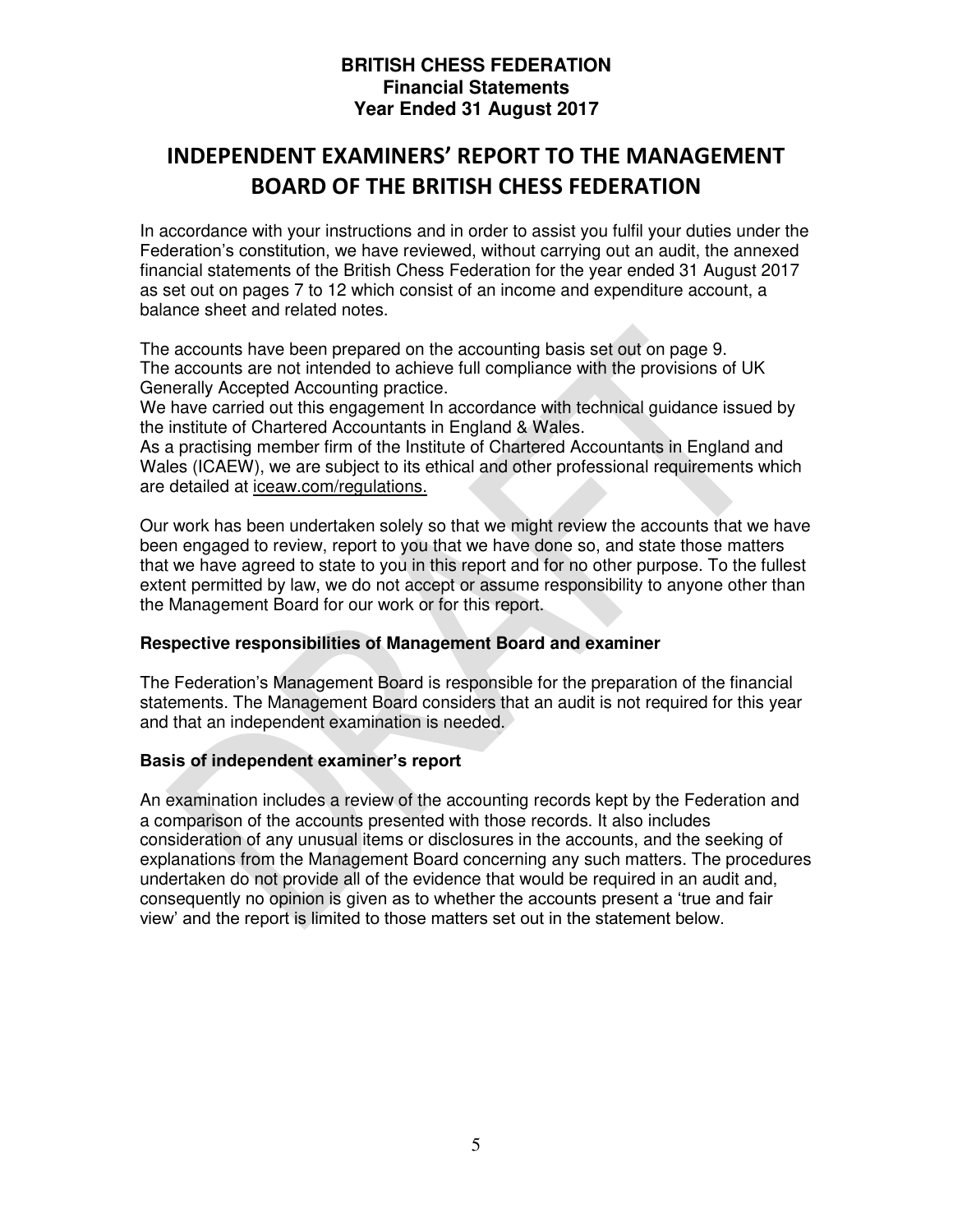## **INDEPENDENT EXAMINERS' REPORT TO THE MANAGEMENT BOARD OF THE BRITISH CHESS FEDERATION**

(…Continued)

#### **Independent examiner's statement**

In connection with our examination, no matter has come to our attention:

(1) which gives reasonable cause to believe that in any material respect the requirements:

- to keep adequate accounting records; and
- to prepare accounts which accord with the accounting records and to comply with the accounting requirements

have not been met; or

(2) to which, in my opinion, attention should be drawn in order to enable a proper understanding of the accounts to be reached.

We can confirm that no matters need to be brought to the attention of the Management Board.

Goatcher Chandler Chartered Accountants & Statutory Auditor 31 St. Georges Square St Georges Centre **Gravesend** Kent DA11 0TB

Date: .............................................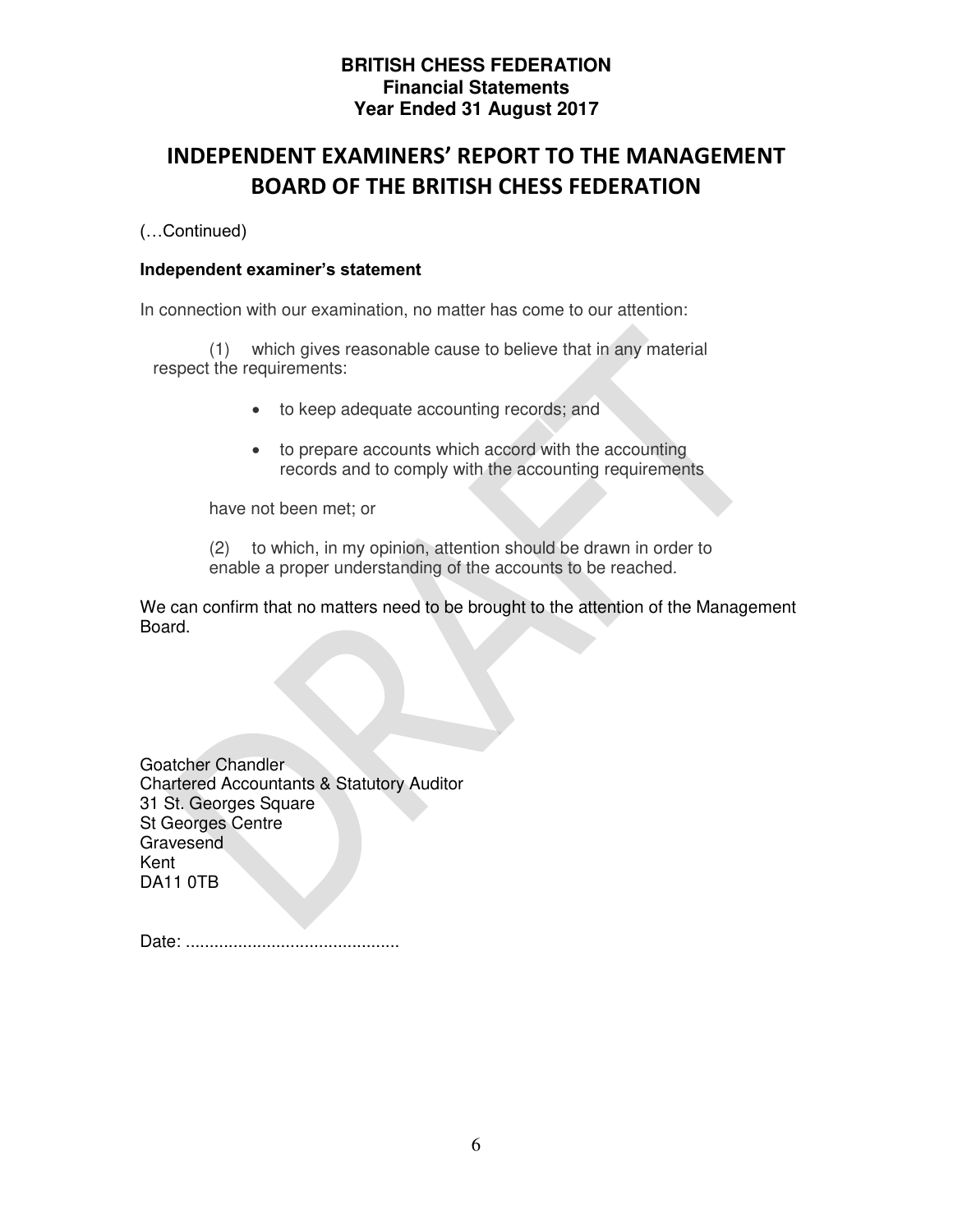## **INCOME AND EXPENDITURE ACCOUNT**

|                                    | 2017    | 2016    |
|------------------------------------|---------|---------|
|                                    | £       | £       |
| <b>Income</b>                      |         |         |
| PIF 1 Dividends                    | 3,720   | 3,603   |
| PIF 1 Gross interest               | 118     | 233     |
| PIF 2 (Robinson) Dividends         | 1,814   | 1,983   |
| PIF 2 (Robinson) Gross interest    | 1,188   | 1,078   |
| Realised gains                     | 1,663   | 4,699   |
| <b>Bank interest</b>               |         |         |
|                                    |         |         |
|                                    | 8,504   | 11,597  |
|                                    |         |         |
| <b>Expenditure</b>                 |         |         |
| PIF brokers fees                   | 2,971   | 2,512   |
| Accountancy                        | 700     | 770     |
| Independent examiners fee          | 500     | 750     |
| Other expenditure                  | 61      | 77      |
|                                    |         |         |
|                                    | 4,232   | 4,109   |
|                                    |         |         |
|                                    |         |         |
| Surplus for the year before tax    | 4,272   | 7,488   |
|                                    |         |         |
| Grants to English Chess Federation | (5,000) | (5,000) |
|                                    |         |         |
| Corporation tax                    | (333)   | (940)   |
| Surplus / (deficit) for the year   | (1,061) | 1,548   |
|                                    |         |         |

The attached notes form part of these financial statements.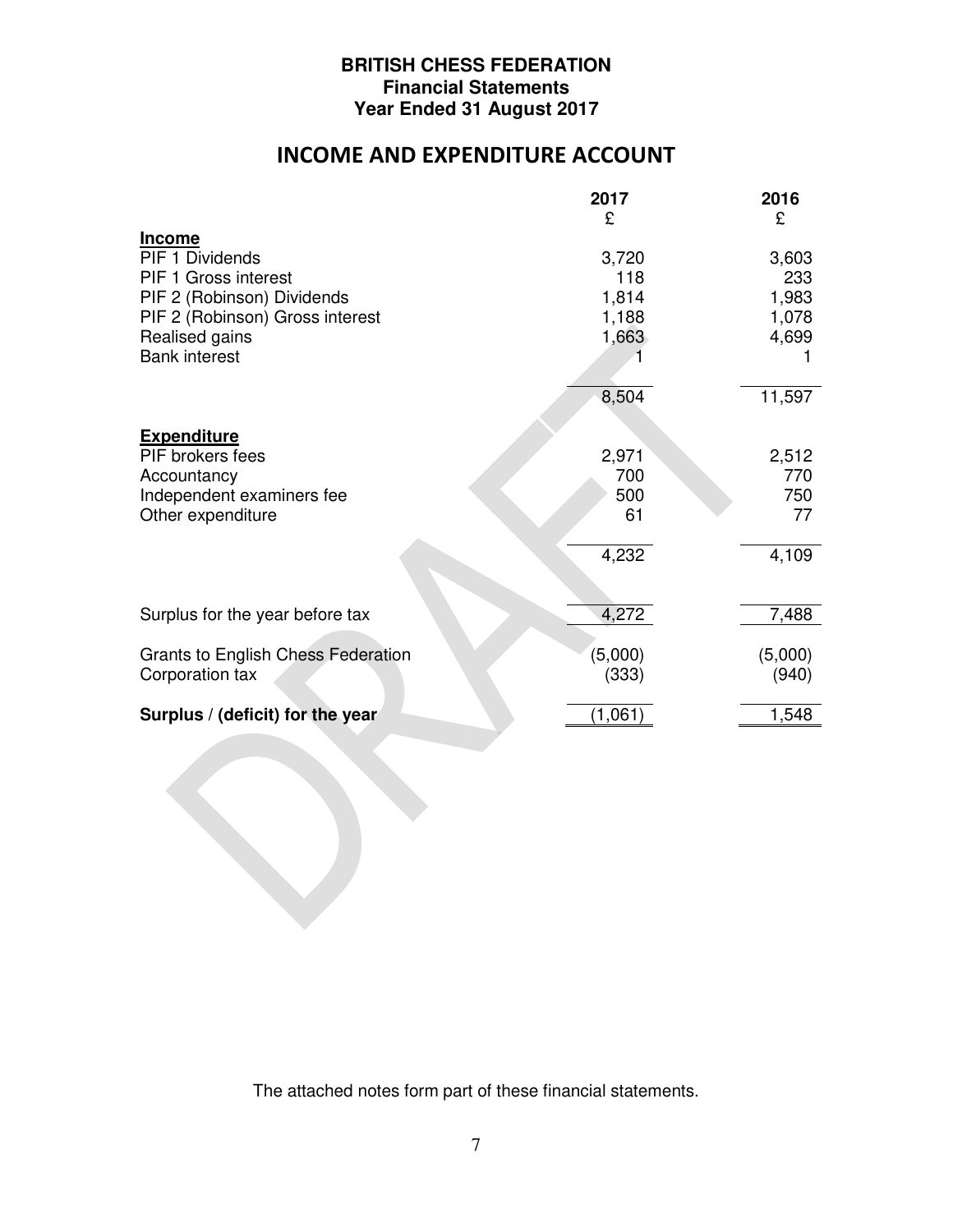## **BALANCE SHEET**

|                                              | <b>Notes</b>   | £      | 2017<br>£ | £      | 2016<br>£ |
|----------------------------------------------|----------------|--------|-----------|--------|-----------|
| <b>Fixed Assets</b>                          |                |        |           |        |           |
| PIF 1 investments at cost                    | 4              |        | 80,615    |        | 79,389    |
| PIF 2 investments at cost                    | 5              |        | 115,315   |        | 115,782   |
| <b>Current Assets</b>                        |                |        |           |        |           |
| <b>Debtors</b>                               | 6              | 1,343  |           | 1,334  |           |
| Cash at bank                                 |                | 6,517  |           | 6,513  |           |
| Cash held by investment managers             |                | 5,257  |           | 5.227  |           |
|                                              |                | 13,117 |           | 13,074 |           |
| <b>Creditors</b>                             |                |        |           |        |           |
| Amounts falling due within one year          | $\overline{7}$ | 15,819 |           | 14,137 |           |
| Net Current Assets / (Liabilities)           |                |        | (2,702)   |        | (1,063)   |
| <b>Total Assets Less Current Liabilities</b> |                |        | 193,228   |        | 194,108   |
|                                              |                |        |           |        |           |
| <b>Reserves</b>                              |                |        |           |        |           |
| Permanent investment funds 1                 | $\frac{8}{8}$  |        | 80,615    |        | 79,389    |
| Permanent investment funds 2                 |                |        | 115,315   |        | 115,782   |
|                                              |                |        | 195,930   |        | 195,171   |
| General fund                                 | 8              |        | (2,702)   |        | (1,063)   |
|                                              |                |        | 193,228   |        | 194,108   |
|                                              |                |        |           |        |           |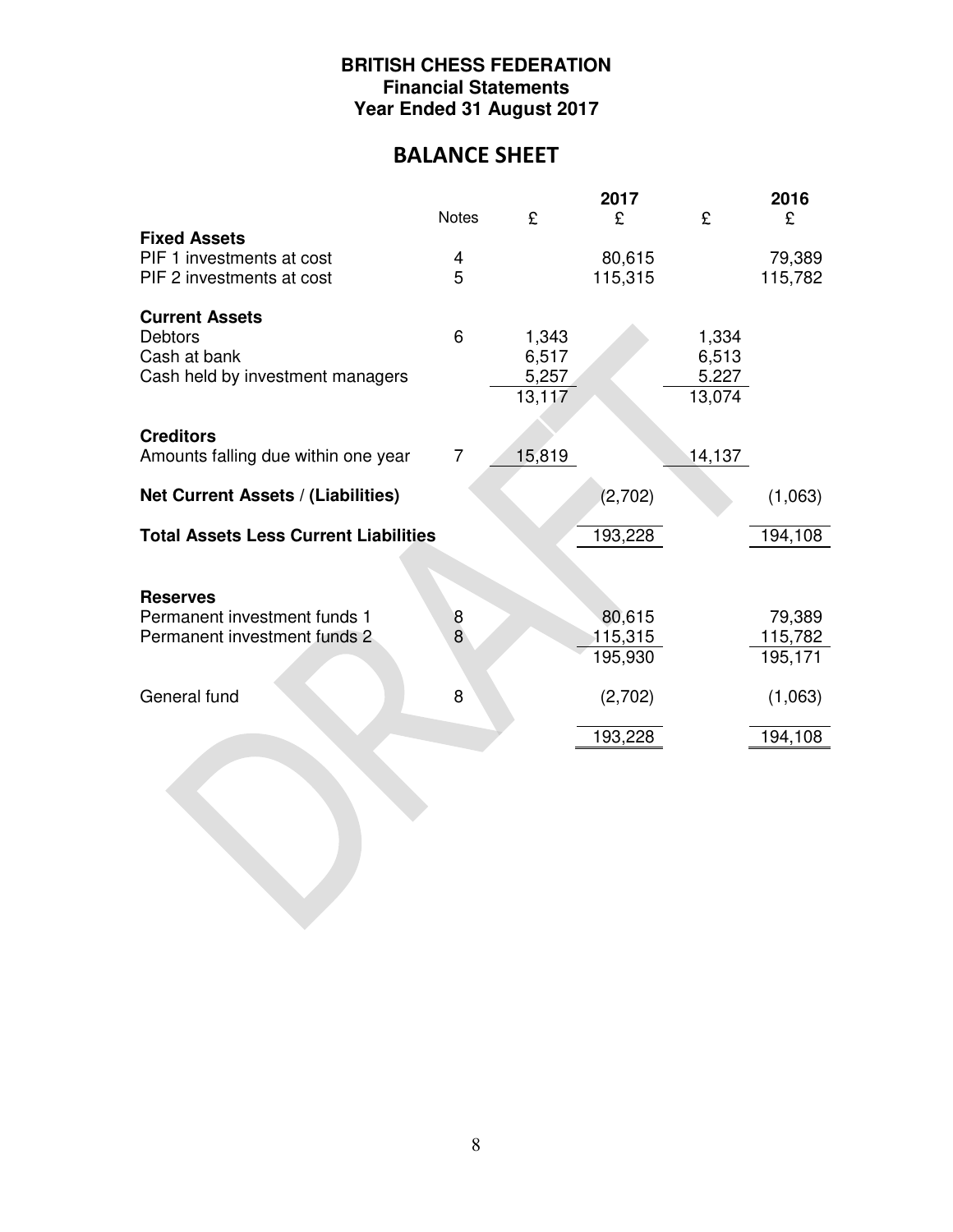### **NOTES TO THE FINANCIAL STATEMENTS**

#### **1. Principal accounting policies**

#### Accounting convention

 The British Chess Federation is an unincorporated body and the accounts are prepared in accordance with current recommended accounting practices. The financial statements have been prepared under the historical cost convention.

 Income Income represents interest, dividends and royalties received.

**Investments**  Investments held as fixed assets are stated in the balance sheet at cost. The midmarket value at the balance sheet date is shown in the notes.

#### **2. Permanent Invested Fund**

The investments in the Permanent Invested Fund (PIF) are held by trustees under a deed dated 1929 which is perpetuated by supplementary deeds every 21 years whereby the income is paid to the Federation and the trustees may make distributions of capital in exceptional circumstances of urgent need provided the money is for the benefit of "the objects" of the Federation, but only on the authority of a resolution of Council.

#### **3. John Robinson**

A separate fund was established out of the legacy from the late John Robinson that was paid to the BCF. The trustees manage the two funds in order to be able to provide £5,000 funding towards the British Chess Championships each year.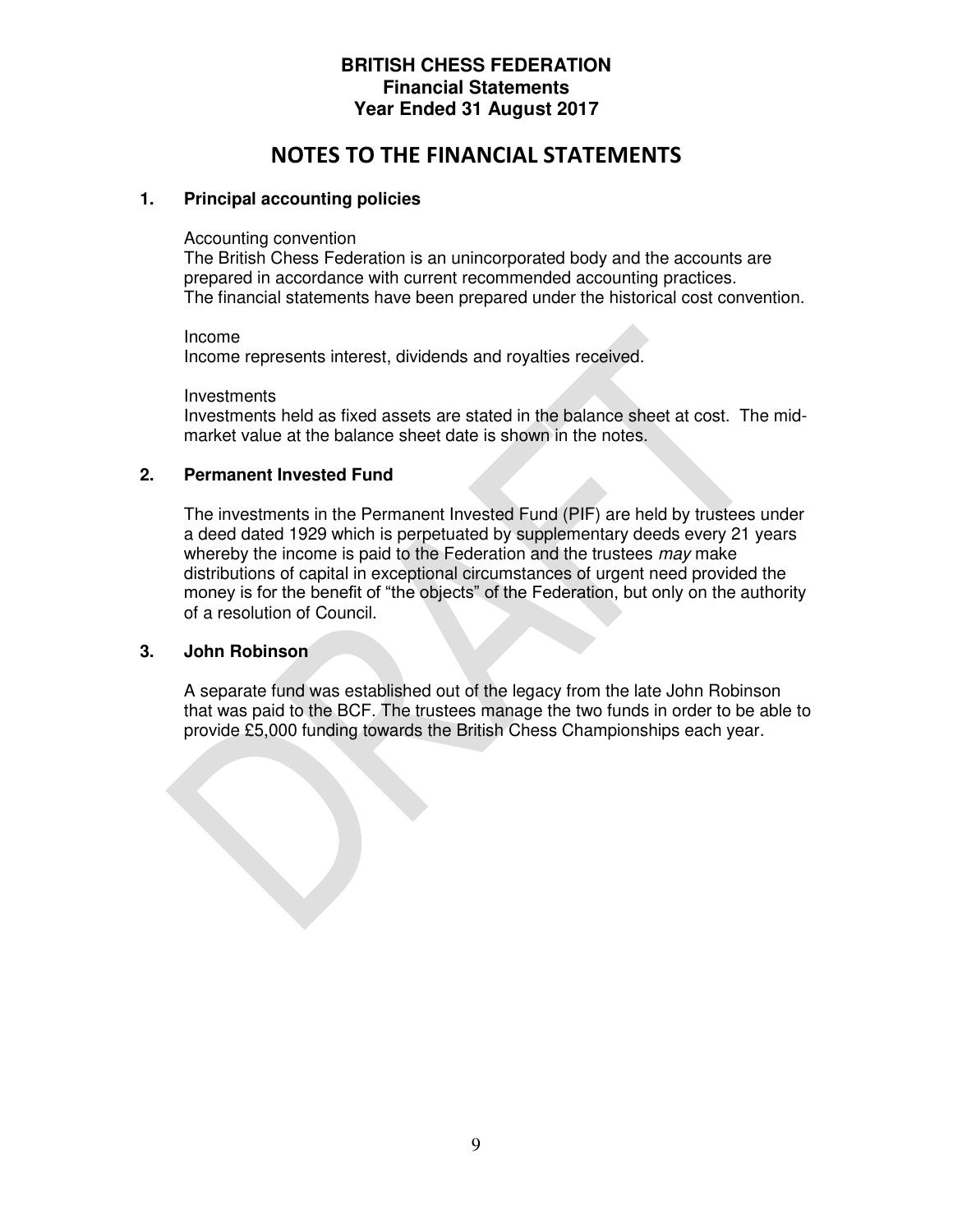## **NOTES TO THE FINANCIAL STATEMENTS (CONTINUED)**

#### **4. Permanent Invested Fund 1.**

| Investments                                                          |                | Market  | Gross  |
|----------------------------------------------------------------------|----------------|---------|--------|
|                                                                      | <u>At Cost</u> | Value   | Income |
|                                                                      | £              | £       | £      |
| Allianz Global Investors UK                                          |                |         |        |
| 16,942.28 U K Equity Income C Inc NA<br><b>Invesco Fund Managers</b> | 3,336          | 18,374  | 739    |
| 6,557.62 IP Income & Growth Z Inc                                    | 4,340          | 17,732  | 642    |
| 6,190.48 Perpetual UK Growth Z Inc                                   | 5,744          | 20,022  | 525    |
| <b>BNY Mellon Fund Managers Ltd</b>                                  |                |         |        |
| 2,000 Newton UK Equity Fund                                          | 3,797          | 17,507  | 529    |
| FIL Investment Services (UK) Ltd                                     |                |         |        |
| 6,250 Fidelity European Values Ordinary                              | 2,286          | 14,019  | 261    |
| 4,791.57 Fid American Y Acc                                          | 4,280          | 12,851  | 3      |
| Old Mutual Fund Managers                                             |                |         |        |
| 4,664.88 CCS UK Smaller Cos A Inc                                    | 4,826          | 23,955  | 1      |
| Smith & Williamson Fund Administration                               |                |         |        |
| 5,141.12 North American Trust                                        | 3,744          | 10,937  | 68     |
| First State Investments (UK)                                         |                |         |        |
| 2,700 Asia Pacific Leaders B NAV                                     | 7,713          | 18,653  | 33     |
| <b>UK Government</b>                                                 |                |         |        |
| £3,500 2.5% Index Linked 17/10/24                                    |                |         |        |
| £8,000 0.125% Index Linked 22/03/29                                  | 11,509         | 11,584  | 10     |
| Axa Framlington Unit Management                                      |                |         |        |
| 6,489.74 UK Select Opportunities ZI Dis                              | 6,511          | 9,436   | 180    |
| <b>Capita Financial Managers</b>                                     |                |         |        |
| 4,750 Trojan Income O Inc NAV                                        | 6,369          | 8,898   | 345    |
| NB Private Equity Partners Ltd                                       |                |         |        |
| 1100 Class A Ord Shares USD0.01                                      | 8,507          | 11,110  | 406    |
| <b>GAM Star Fund Technology Inst</b>                                 |                |         |        |
| 325 GBP Acc                                                          | 6,196          | 8,682   |        |
|                                                                      |                |         |        |
|                                                                      | 79,158         | 203,760 | 3,742  |
| Unquoted - shares in The Chess Centre Ltd                            | 750            | 53,788  |        |
|                                                                      |                |         |        |
| (Market value 31 <sup>st</sup> August 2016 £217,376)                 | 79,908         | 257,548 | 3,742  |
|                                                                      |                |         |        |
| Client money                                                         | 707            |         |        |
|                                                                      |                |         |        |
| Total                                                                | 80,615         |         |        |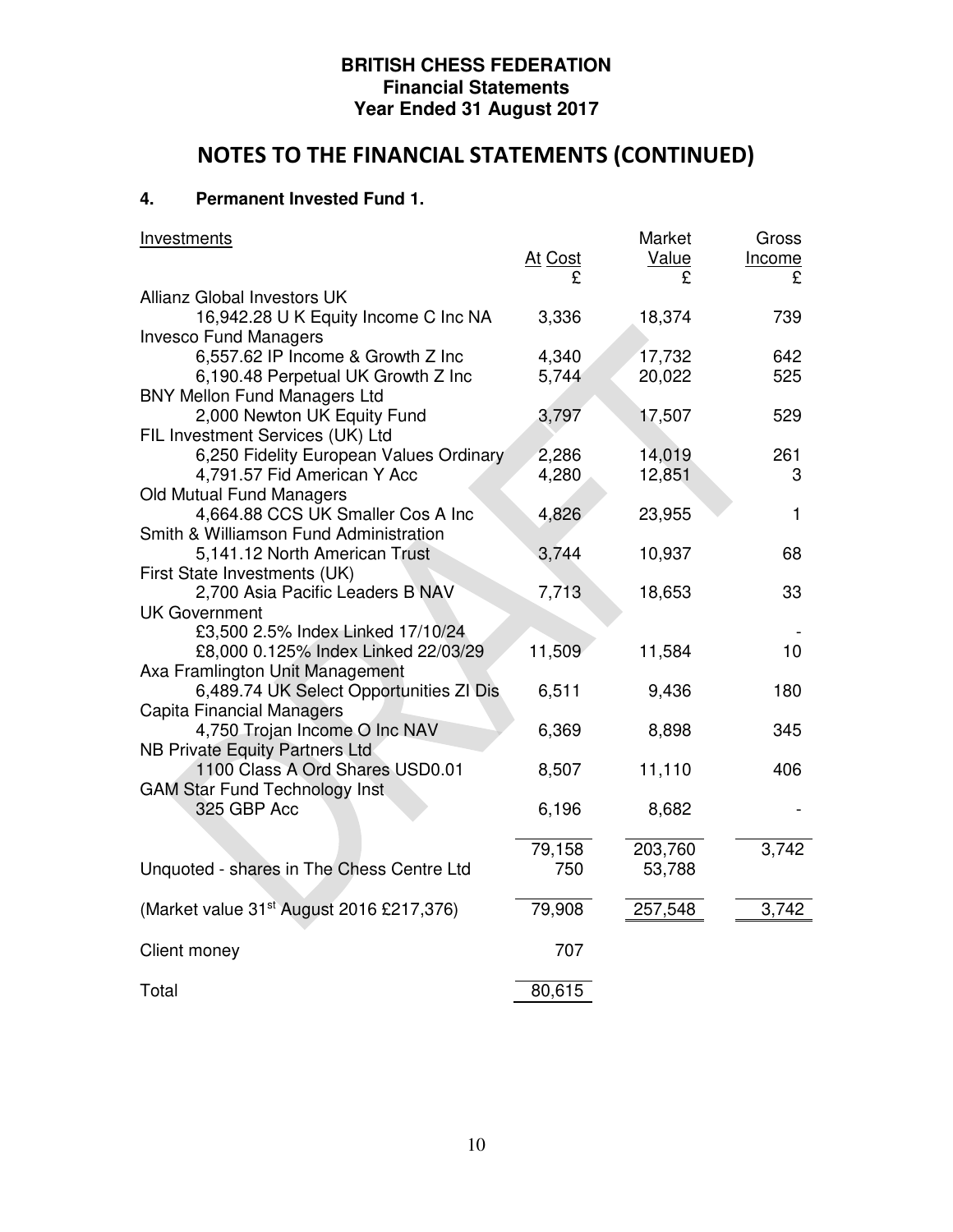# **NOTES TO THE FINANCIAL STATEMENTS (CONTINUED)**

#### **5. Permanent Invested Fund 2.**

| <b>Investments</b>                                   | <u>At Cost</u> | Market<br>Value<br>£ | Gross<br>Income<br>£ |
|------------------------------------------------------|----------------|----------------------|----------------------|
| <b>Artemis Fund Managers</b>                         |                |                      |                      |
| 5,191.11 Income Inst Inc                             | 10,397         | 13,060               | 497                  |
| 13,500 Global Income Units Instl Inc                 | 10,071         | 13,534               | 480                  |
| Old Mutual Fund Managers                             |                |                      |                      |
| 4,998.31 UK Mid Cap R Inc                            | 4,034          | 12,481               | 126                  |
| Aberdeen Unit Trust Managers                         |                |                      |                      |
| 1,400 Emerging Markets I Acc NAV                     | 7,980          | 11,581               | 115                  |
| Beazley plc                                          |                |                      |                      |
| £10,000 5.375% MTN 25/09/19                          | 10,111         | 10,852               | 538                  |
| <b>Burford Capital plc</b>                           |                |                      |                      |
| 10,000 6.5% Gtd Snr 19/08/22                         | 10,000         | 11,021               | 650                  |
| International Public Partnerships Ltd                |                |                      |                      |
| 7,500 Ord                                            | 9,519          | 12,150               | 512                  |
| <b>GVO Investment Funds (Dublin)</b>                 |                |                      |                      |
| 400 UK Focus                                         | 10,303         | 12,266               | 323                  |
| Polar Capital Funds Japan                            |                |                      |                      |
| 1018.27   Inc NAV                                    | 12,146         | 16,404               | 116                  |
| Findlay Park Funds plc                               |                |                      |                      |
| 275 American USD Dis                                 | 16,709         | 21,278               | 6                    |
| <b>GAM Star Technology Inst</b>                      |                |                      |                      |
| 150 GBP Acc                                          | 2,860          | 4,007                |                      |
| Henderson Global Investors UK I Acc NAV              |                |                      |                      |
| 7,000 Ord                                            | 11,184         | 11,473               | 14                   |
|                                                      |                |                      |                      |
| (Market value 31 <sup>st</sup> August 2016 £132,982) | 115,314        | 150,107              | 3,377                |
| Client money                                         |                |                      |                      |
|                                                      |                |                      |                      |
| Total                                                | 115,314        |                      |                      |